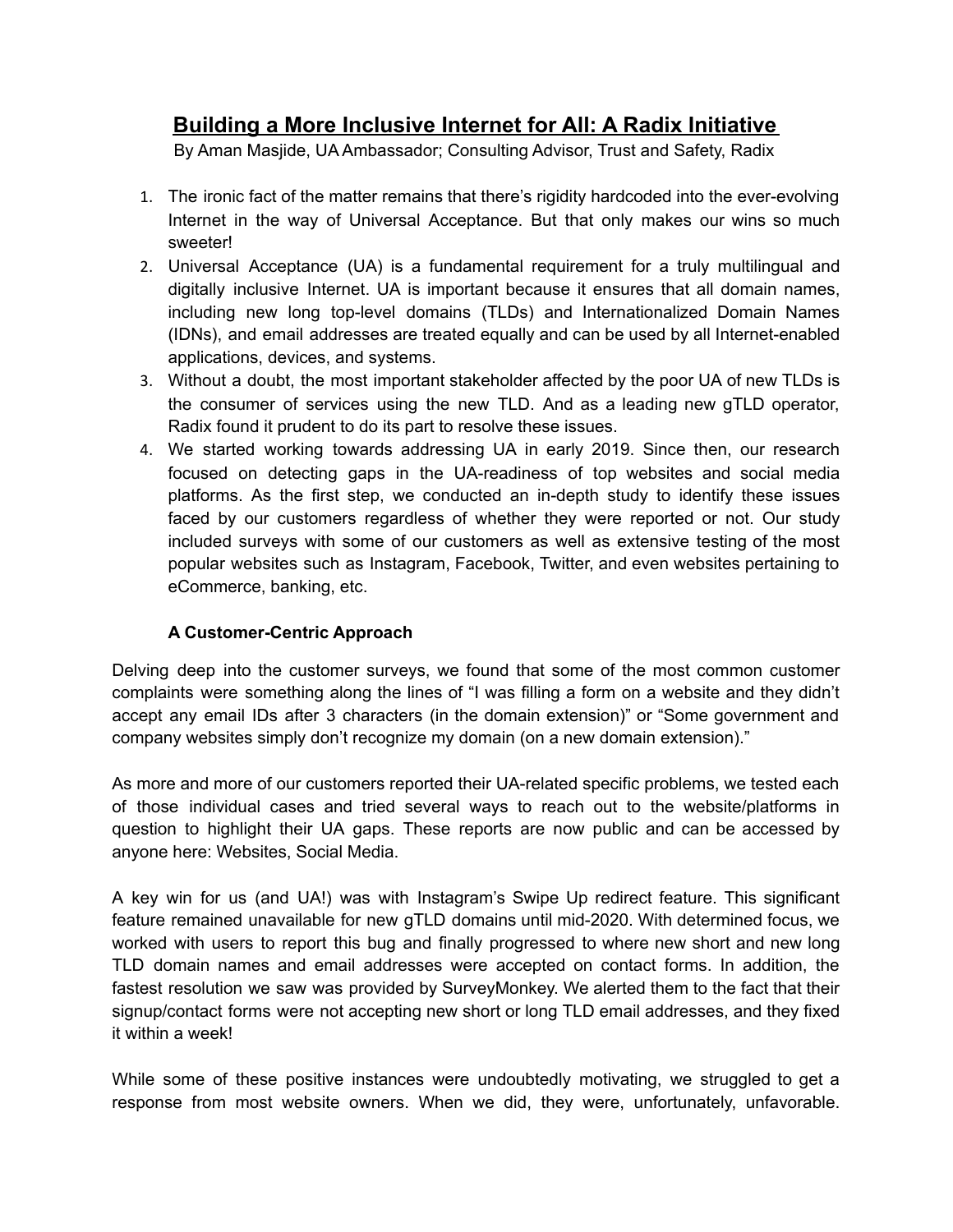During the course of our research, we tried reaching out to these companies via publicly available support channels, and while we did receive acknowledgement emails, there was little to no commitment to fixing the UA issues.

Our website testing exercise drew inspiration from the Universal Acceptance Steering Group (UASG)'s testing methodology mentioned in their 2020 report.

#### **Observations and Findings from Website Testing**

For those unfamiliar with the terms, new short TLDs are TLD extensions with three or fewer characters (e.g., .xyz). New long TLDs are TLD extensions with more than three characters (e.g., .online). IDNs are TLDs in different script extensions (e.g., .भारत).

After testing 787 websites under multiple categories including e-commerce and social media, Radix's independent study observed that new short TLDs had a Contact Form Acceptance Rate of 93.8% while new long TLDs and IDN extensions came in at 88.81% and 33.93%, respectively. As for Signup Acceptance Rate, new short and new long TLDs came in at 89.4% and 80.4%, but IDNs only had a paltry 23.47%.

| Case                | Signup<br>Acceptance<br>$\%$ | Contact<br>Form<br>Acceptance<br>$\%$ |
|---------------------|------------------------------|---------------------------------------|
| <b>New</b><br>Short | 89.40                        | 93.80                                 |
| <b>New</b><br>Long  | 80.40                        | 88.81                                 |
| <b>IDN</b>          | 23.47                        | 33.93                                 |

### **RADIX's Observations**

While the acceptance rates for new short and new long cases are more than 80% under most categories, we see a drastic dip when a domain is an IDN. Such comparisons between categories highlight problem areas and provide direction to ambassadors and members that are advocating for Universal Acceptance.

## **Observations and Findings from Social Media Testing**

As part of the study, we also tested these social media platforms for their UA-readiness of new short and new long TLDs:

- 1. Facebook
- 2. Instagram